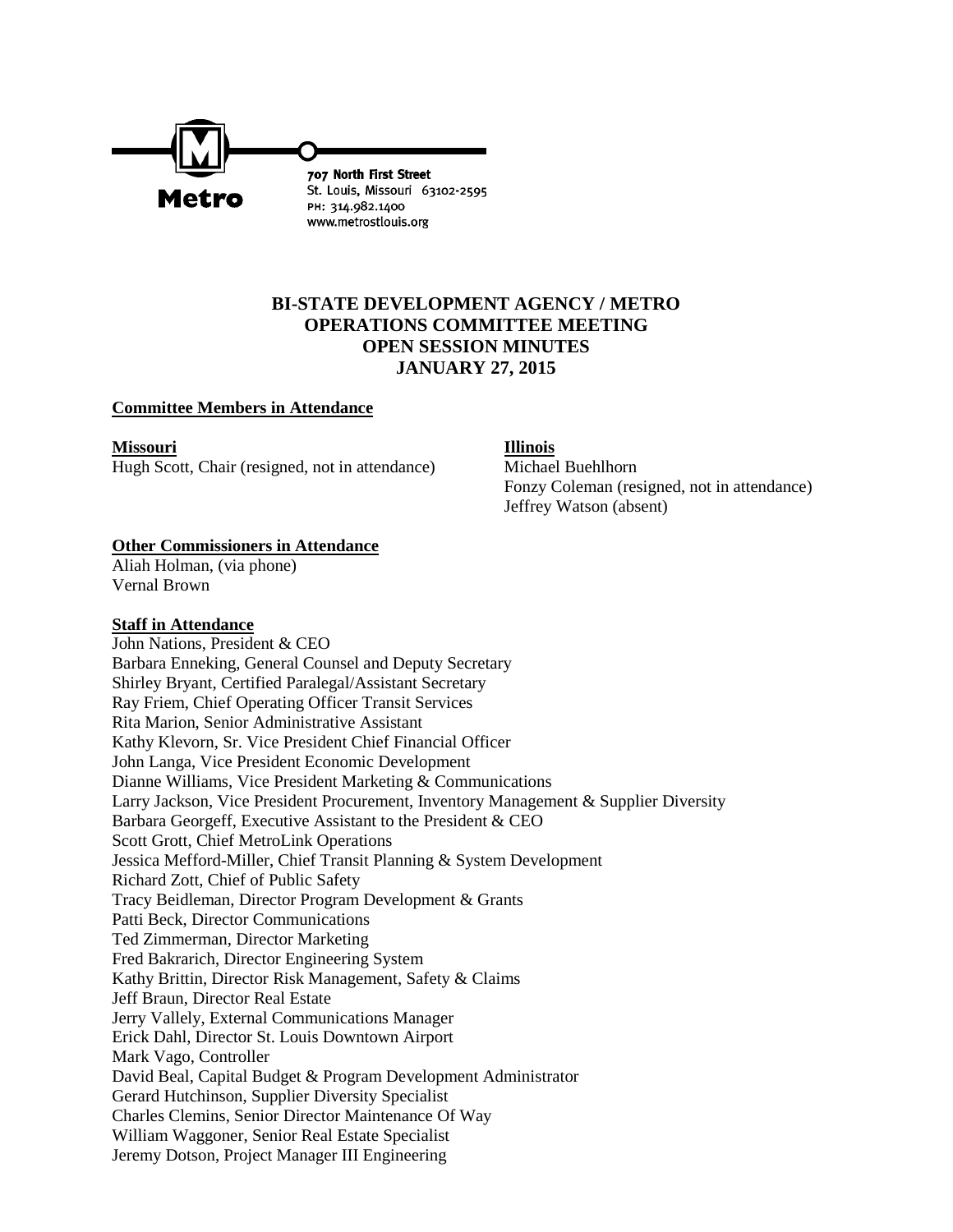Operations Committee Meeting Open Session Minutes January 27, 2015 Page 2 of 8

Kerry Kinkade, Director IT Applications Development George Basler, Public Safety Officer Jason Davis, Manager Security Fare Enforcement

#### **Others in Attendance**

Ronald Humphrey, CodeRed Richard Shepard, Real Estate Strategies Melissa Vighi, Lashly & Baer

# **1. Call to Order**

**8:00 a.m.** Commissioner Buehlhorn called the Open Session Operations Committee Meeting to order at 8:00 a.m.

**8:01 a.m.** John Nations, President & CEO, introduced Commissioner Vernal Brown, the newest Missouri member of the Agency's Board of Commissioners representing St. Louis County. Commissioner Brown was appointed by Governor Jay Nixon to replace Commissioner Kevin Cahill. She has a very distinguished and impressive background and is now in charge of benefits for the United Auto Workers **(UAW)**, Region 5, an area that encompasses 17 states from Seattle to St. Louis. Mr. Nations welcomed Commissioner Brown to the Board.

#### **2. Roll Call 8:01 a.m.** Roll call was taken.

## **3. Public Comment**

**8:01 a.m.** There was no public comment.

## **4. Minutes of Prior Open Session Operations Committee Meeting**

**8:02 a.m.** The October 28, 2014, Open Session Operations Committee Meeting minutes were provided in the Committee packet. A motion to approve the minutes was made by Commissioner Brown and seconded by Commissioner Buehlhorn. **Motion passed unanimously.**

## **5. Contract Award: Transit Advertising Services**

**8:02 a.m.** The briefing paper regarding the contract award for Transit Advertising Services was provided in the Committee packet. Dianne Williams, Vice President Marketing and Communications, and Larry Jackson, Vice President Procurement, Inventory Management & Supplier Diversity, provided a brief overview. The Agency generates revenue through advertising placement on MetroBus, Call-A-Ride, MetroLink and MetroLink Stations. The current Transit Advertising contract ended on December 13, 2014. A new Request for Proposal **(RFP)** was issued on November 6, 2014, and six (6) companies requested and received copies of the solicitation, but only one proposal was received from Direct Media USA.

Some discussion followed regarding the RFP objectives, which includes revenue in the form of a minimum guaranteed dollar amount that would increase annually by a set minimum amount or by 6% per year of gross advertising sales revenues or whichever is greater; and the percentage of additional funds over the minimum expectation the Agency would receive.

A motion for the Operations Committee to approve and forward to the Board for final approval the request to award Contract 14-RFP-100941-SG - Transit Advertising Services pending final negotiations with Direct Media USA was made by Commissioner Brown and seconded by Commissioner Holman. **Motion passed unanimously**.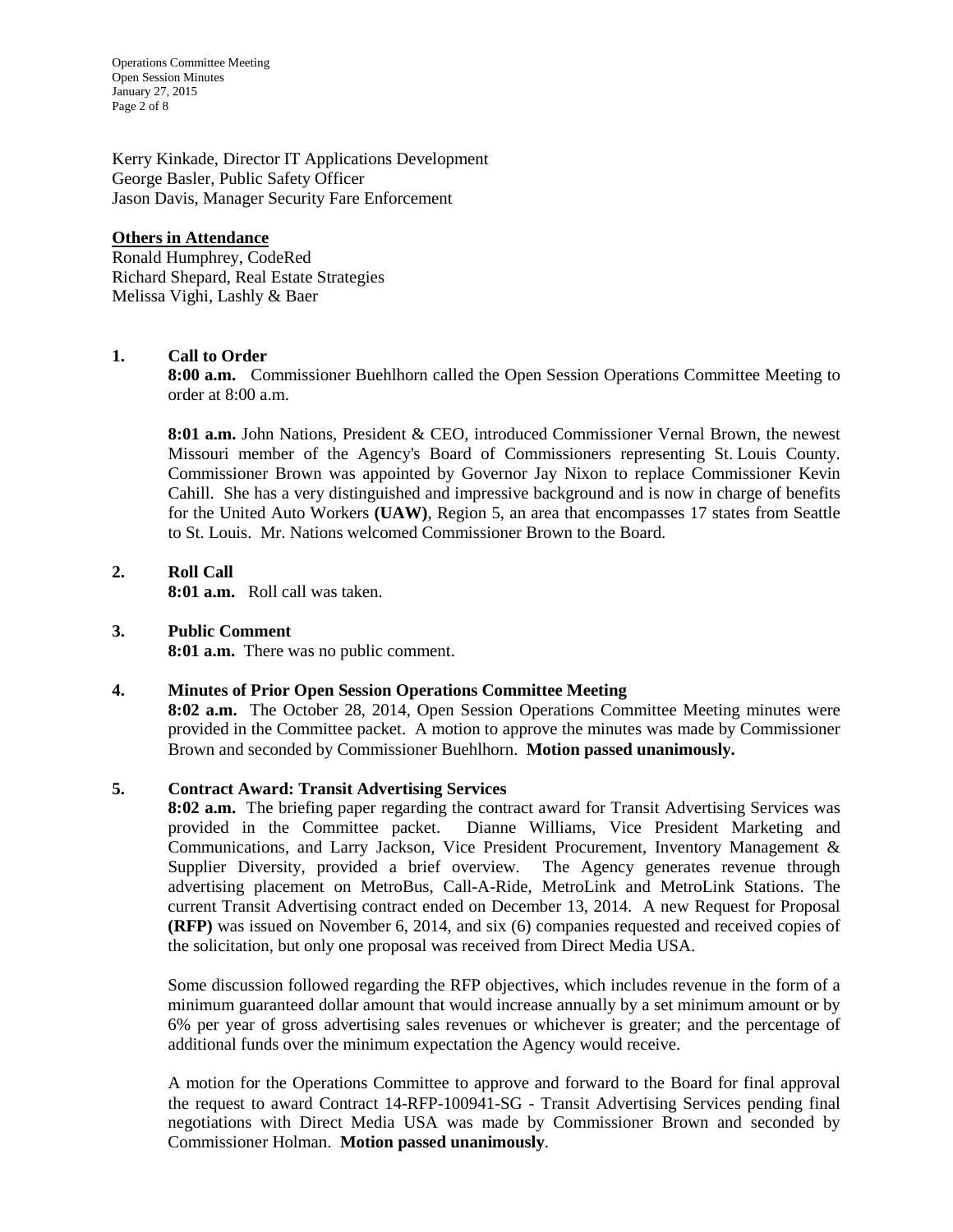#### **6. Sole Source Contract Award: Trapeze U.S.A., LLC AVL Message Boards - North County Transit Center**

**8:10 a.m.** The briefing paper regarding the sole source contract award to Trapeze U.S.A., LLC **(Trapeze)** for the AVL Message Boards at the North County Transit Center was provided in the Committee package. Ray Friem, Chief Operating Officer Transit Services, provided a brief overview. Trapeze previously supplied all Computer Aided Dispatch Automated Vehicle Location **(CAD/AVL)** equipment utilized with the Agency's transit management technology currently deployed on MetroBus and at existing transfer stations. This technology has been installed on a majority of the MetroBus fleet and the remainder of the fleet will have AVL technology by the end of 2015. The Agency's existing CAD/AVL infrastructure is a transit specific propriety system and only Trapeze equipment and software can be used with the existing communications and data processing structures, and Trapeze U.S.A., LLC is the only source for this equipment.

A motion for the Operations Committee to approve and forward to the Board for final approval the request to purchase real time passenger information displays with Trapeze U.S.A., LLC in an amount not to exceed \$151,830, contingent upon successful completion of negotiations with Trapeze, was made by Commissioner Brown and seconded by Commissioner Holman. **Motion passed unanimously**.

**7. Contract Modification: Downtown Transfer Center Design Consultant Services Time Extension with Arcturis** 

**8:14 a.m.** The briefing paper regarding the contract modification for the Downtown Transfer Center Design Consultant Services Time Extension with Arcturis was provided in the Committee packet. Ray Friem, Chief Operating Officer Transit Services, provided a brief overview. Arcturis is under contract to provide design services for the Downtown Transit Center project, and the contract will expire on February 15, 2015. After the designed was vetted and approved, the City of St. Louis raised issues regarding potential ADA discrepancies. Although there were no ADA discrepancies found, the City felt that there may be a better design, and pursuant to the City's request, the Agency provided various other options and pricings. To date the City has not chosen a final option, and discussions are ongoing to resolve this issue. Arcturis's performance has met the Agency's expectations. The design consultant must be under contract for the duration of the construction period, which is anticipated to be one (1) year and through the project close out which is estimated to be an additional three (3) months. To achieve this, a contract extension of 686 days is required, which will move the new contract completion date to December 31, 2016. The extension of the contract will not add any additional costs to the project.

A motion for the Operations Committee to approve and forward to the Board to approve the request for an extension of the contract with Arcturis through December 31, 2016 was made by Commissioner Brown and seconded by Commissioner Buehlhorn. **Motion passed unanimously.** 

# **8. Contract Award: Natural Wood Solutions, LLC - Wood Cross Tie Replacement Project Year Three (3)**

**8:15 a.m.** The briefing paper regarding the contract award to Natural Wood Solutions, LLC - Wood Cross Tie Replacement Project Year Three (3) was provided in the Committee packet. Larry Jackson, Vice President Procurement, Inventory Management & Supplier Diversity, provided a brief overview. The Agency is entering the third year of a three (3) year tie replacement program on Phase I of the MetroLink alignment. Due to last year's winter weather there was a shortage of hard wood available nationally that affected rail tie production and deliveries. The shortage situation has not improved since the Agency's previous procurement in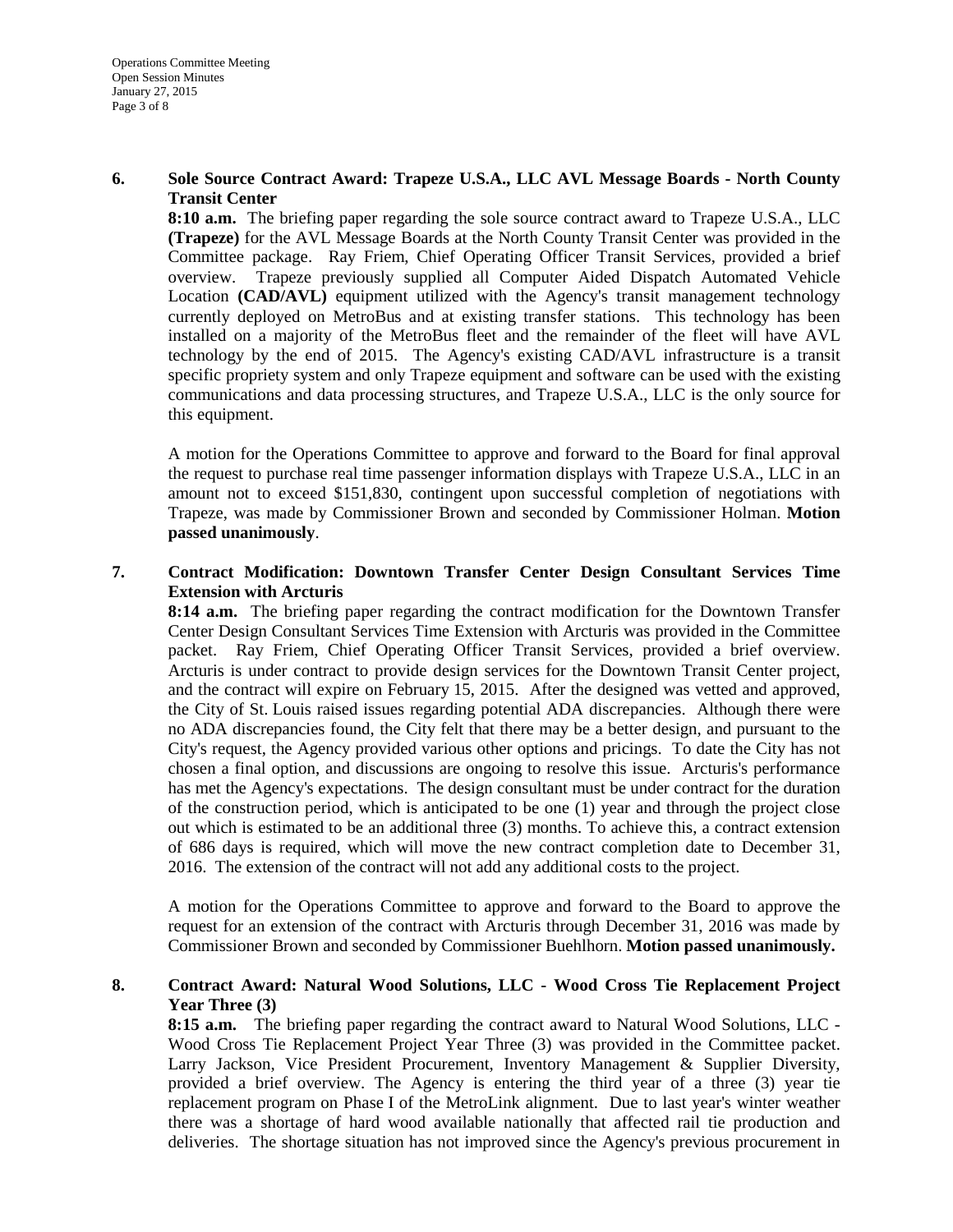April 2014. Koppers supplied wood cross ties in recent years for Agency projects, but due to their inability to secure definite pricing and delivery from their plant locations they declined to bid until 2016. The Agency was left with the option to either cancel the solicitation, delay the wood cross tie replacement project by one (1) year, or award to the sole bidder, Natural Wood Solutions, LLC, whose bid was deemed fair and reasonable. This project is important to assuring the ride quality and safety of the MetroLink alignment. This project coexists with other maintenance projects and is expected to be completed in late summer or early fall of 2015. It would be difficult to reprogram the existing labor resources to ensure system maintenance needs are completed in a timely manner.

Some discussion followed regarding the reason to use wood ties instead of concrete and the difference in costs for each. Replacing the wood ties with concrete would be more expensive and combining concrete with the wood ties would create maintenance issues. There are approximately 90,000 ties that have to be replaced, and only 26,000 have been completed to date.

A motion for the Operations Committee to approve and forward to the Board for approval the purchase of wood ties from Natural Wood Solutions, LLC in the amount of \$612,000 to support year three (3) of the Tie Replacement Project was made by Commissioner Brown and seconded by Commissioner Holman. **Motion passed unanimously.**

## **9. Contract Award: Cell Phones Services**

**8:20 a.m.** The briefing paper regarding the contract award for Cell Phone Services was provided in the Committee package. Larry Jackson, Vice President Procurement, Inventory Management & Supplier Diversity, provided a brief overview. A Request for Proposal was issued on October 6, 2014, and three firms responded, Sprint, Verizon, and AT&T. Sprint was selected because they had the highest total score that offered the lowest cost. Management's recommendation is to award the contract to Sprint for two (2) years for cell phone and related services at the proposed fixed prices; and when approved, recommend that the President & CEO exercise the option years of service if: 1) funding is available; 2) the performance of the contract is satisfactory; 3) the exercise of any contractual option is in accordance with the terms and conditions of the option stated in the initial contract awarded; and 4) the option price is determined to be equal to or better than prices available in the market or that the option is the more advantageous offer at the time the option is exercised. The annual cost is \$216,000 with an estimated total cost for the two (2) year contract with two (2) option years is \$864,000.

A motion for the Operations Committee to approve and forward to the Board to approve the cell phone services contract with Sprint as presented was made by Commissioner Holman and seconded by Commissioner Buehlhorn. **Motion passed unanimously.** 

## **10. Contract Award: Credit Card Services**

**8:22 a.m.** The briefing paper regarding the contract award for Credit Card Services was provided in the Committee packet. Larry Jackson, Vice President Procurement, Inventory Management  $\&$ Supplier Diversity, provided a brief overview. The Agency currently manages credit card programs for Travel/Executive Credit Cards and Procurement/Office Supply Card services. Because of the current market changes, the Agency's goal was to maximize potential rebate revenue by combining all programs under a single provider capable of managing multiple uses, including Procurement, Executive, Travel, and Accounts Payable Cards. An RFP was issued in September 2014 and six (6) banks responded, US Bank, Bank of America, UMB Bank, PNC Bank, JPMorgan Chase Bank, and Fifth Third Bank. Upon completion of the technical and pricing scores, US Bank was the highest ranked firm. The current annual rebates are expected to increase from last year's amount of \$10,000 to an estimated \$80,000 on Procurement Cards alone.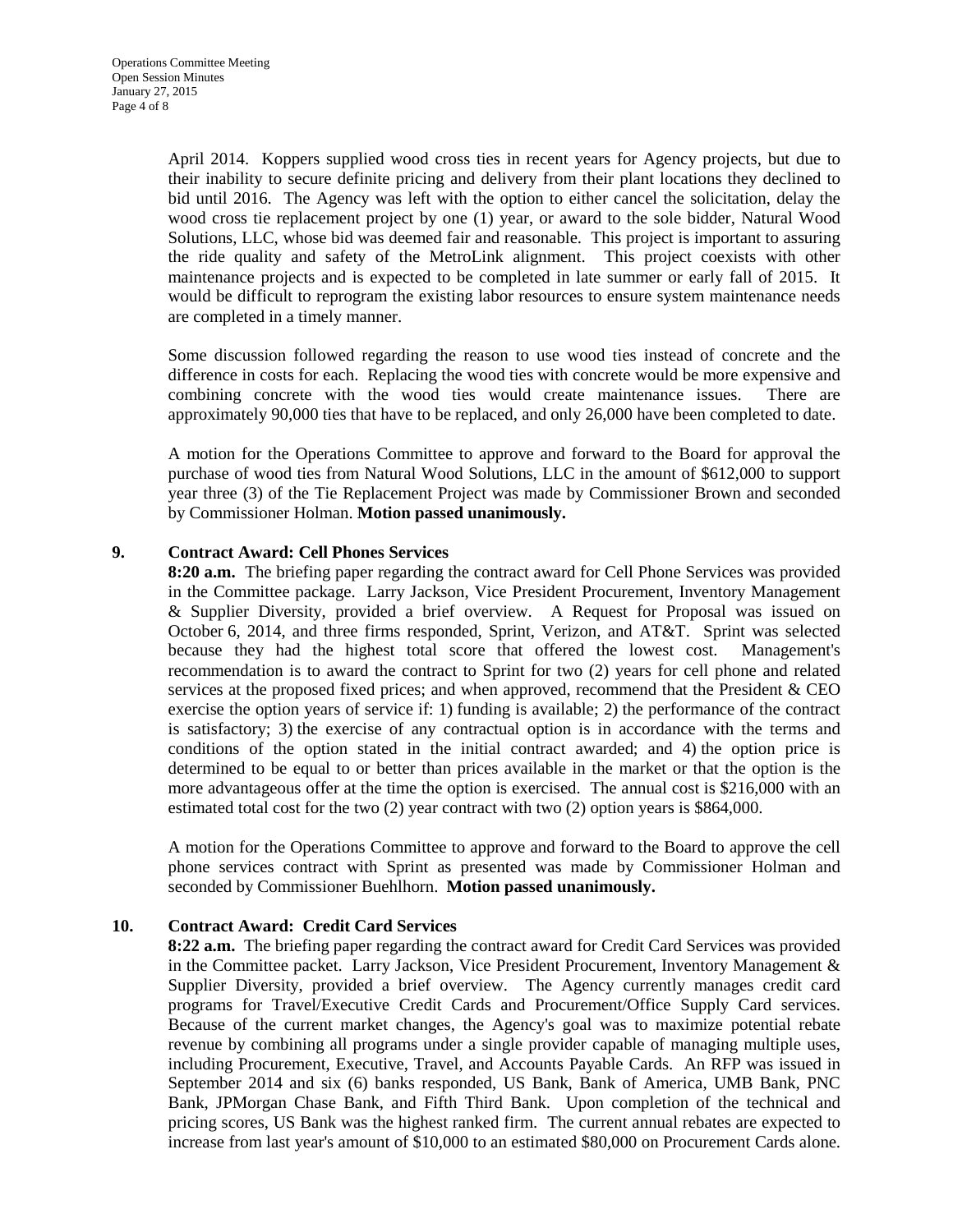If the other credit card services such as Office Supplies, Executive/Travel and Accounts Payable Cards are included, the rebate could be as much as \$250,000 annually.

A motion for the Operations Committee to approve and refer to the Board the request to award a contract to US Bank to provide credit card services for a period of three (3) years with (2) oneyear options to be exercised at the Agency's discretion was made by Commissioner Buehlhorn and seconded by Commissioner Brown. **Motion passed unanimously.**

# **11. Sole Source Contract Award: Ten (10) Rebuilt 40 Ft Low Floor Buses Funded 100% by St. Clair County Transit District**

**8:25 a.m.** The briefing paper regarding the sole source contract award for ten (10) rebuilt 40 foot low floor buses funded 100% by St. Clair County Transit District **(SCCTD)** was provided in the Committee packet. Ray Friem, Chief Operating Officer Transit Services, and Larry Jackson, Vice President Procurement, Inventory Management & Supplier Diversity, provided a brief overview. More than half of the Illinois bus fleet has met and/or exceeded its design life as well as its design mileage. These buses are also experiencing structural failures at a high rate and there is the possibility of the hydraulic wheel chair lifts failing due to age and life cycle usage. Additionally, the SCCTD has indicated that the Redbird Express service has doubled and demand is expected to increase in the future. The high demand and utilization rate of Illinois buses has created an immediate need for additional replacement rolling stock ahead of the initial planned levels. The Federal Transit Administration **(FTA)** has granted SCCTD permission to increase their bus spare ratio from 20% to 40% (10 buses). These buses would have a design life of 8 years, at a cost of 68% of a new bus. The current bus replacement plan in Illinois is driven by mileage to a 12 year interval and the purchase of the additional capital assets would extend the replacement plan to a 14 year interval. Although Agency management had reservations about procuring rolling stock using a sole source methodology, the business reasons for executing an agreement with Complete Coach Works **(CCW)** is compelling. CCW has successfully partnered with the Agency on two prior projects. Management recommends approval of this contract with CCW.

A motion for the Operations Committee to approve and forward to the Board for approval this request to enter into a contract with Complete Coach Works for the purchase of up to 10 rebuilt 40 Ft. Low Floor diesel powered buses, including all AVL equipment, in an amount not to exceed \$2,951,500 that will be 100% funded by SCCTD was made by Commissioner Buehlhorn and seconded by Commissioner Brown. **Motion passed unanimously.**

## **12. Transit Operations 2015 1st Quarter Performance Report**

**8:27 a.m.** The Transit Operations FY15, 1st Quarter Performance Report was provided in the Committee packet. Ray Friem, Chief Operating Officer Transit Services, provided a brief overview. Operational revenue was slightly below expectation. The operational revenue from farebox and pass sales was down approximately \$155,000 for the quarter, primarily due to lower MetroLink ridership and fewer contracts for Medicaid and Medicare on Call-A-Ride. Expenses were slightly under budget for the first quarter. System ridership grew at 0.9% in the first quarter FY15, but this was below the expected 1.5%. Ridership for rail was down 0.6%, which could be contributed to lower fuel cost and the recent civil unrest in the area. MetroBus ridership met targeted goals. Call-A-Ride was down 1.7% primarily because of fewer contracts with Medicare and other governmental agencies. The contract trip reductions are a long-term trend and probably reflect permanent changes in Government Policy. Service Profiles show little change in year over year operating tempo for fixed route MetroLink and MetroBus service. The Public Safety Department has maintained and continues to create greater visibility on the alignment, thereby improving the perception of personal security on the entire transit system. Transit System's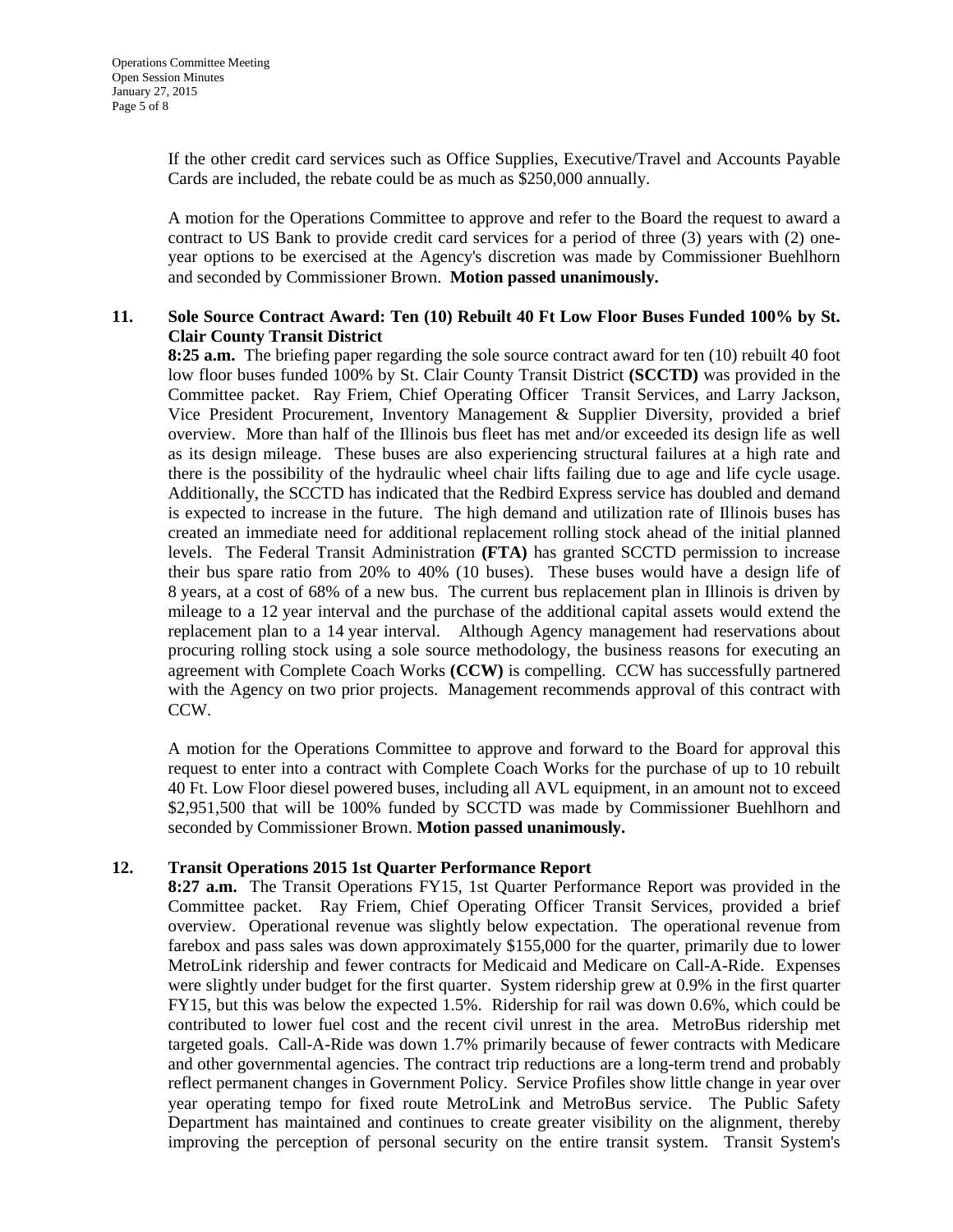Customer Service metrics continue to show satisfactory levels of accomplishment with on time performance above the 97% threshold for MetroLink, 90% for MetroBus and 95% for Call-A-Ride. Customer Service Call Center statistics are down approximately 7% for the first quarter.

 Mr. Friem distributed a handout entitled "Automatic Fare Collection Vendor Integrations." This report was created in response to a request by Commissioner Cahill. The report illustrates the interfacing requirements for the automatic fare collection components and functions of Indra, Scheidt & Bachmann, and Trapeze. Indra supplies the core of the Smart Card system, Scheidt & Bachmann handles the bus farebox system, and Trapeze handles the AVL system. This integrated system will give the Agency the best possible information data stream on how customers are using the system and guide the Agency in optimizing the existing service hours and levels.

Commissioner Buehlhorn asked that a copy of the handout be provided to former Commissioners Kevin Cahill and Hugh Scott. This report was informational only, and no Committee action was required. A copy of the report will be kept at the office of the Deputy Secretary.

## **13. Maintenance of Way State of Good Repair Asset Inventory and Database Development - Project Completion Overview**

**8:30 a.m.** The briefing paper regarding the Maintenance of Way State of Good Repair Asset Inventory and Database Development Project Completion Overview, together with the PowerPoint Presentation, and the Asset Management Plan, were provided in the Committee packet. Tracy Beidleman, Director of Program Development & Grants, and Ronald Humphrey, President of CodeRed Business Solutions **(CRBS)**, a consultant on the Agency's Maintenance of Way State of Good Repair Asset Inventory and Database Development Project, provided a brief overview. MAP-21 and the State of Good Repair require that all transit agencies complete an Asset Management Program **(AMP)**. The AMP is to include a list of the Agency's assets; the condition of the assets; and the replacement value of those assets for the purpose of providing a decision making tool for operating and capital investments going forward. The Agency partnered with CRBS to develop the initial elements of the Transit Asset Management **(TAM)** program for MetroLink Maintenance of Way **(MOW)**. Asset Management is the strategic discipline that involves making the best decisions about the management of all rolling stock, systems, and physical assets throughout the Agency, as well as the asset's life cycle. The Agency is committed to the highest level of safety, security, and emergency preparedness for its customers, employees, and the general public. The TAM system has been developed, and it includes the utilization of a graphical software concept with asset information embedded in facility and system drawings. As a validation of the TAM system, asset inventories were completed and schematics developed for the MOW areas of Rail Facility Maintenance, Signals, and Traction Power Substations. This report was informational only and no Committee action was required. A copy of the report will be kept at the office of the Deputy Secretary.

# **\*\*9:00 a.m. Commissioner Holman disconnected.**

## **14. Disadvantaged Business Enterprise (DBE) Contract Specific Goal Setting**

**9:02 a.m.** The briefing paper and attachments regarding the Disadvantaged Business Enterprise **(DBE)** contract specific goal setting were provided in the Committee packet. Larry Jackson, Vice President Procurement, Inventory Management & Supplier Diversity, provided a brief overview. At a previous Committee meeting, Commissioner Cahill asked for an update on the DBE compliance including the percentage participation on contracts. Those discussions led to questions regarding how the Agency sets goals on contracts. Mr. Jackson asked Gerard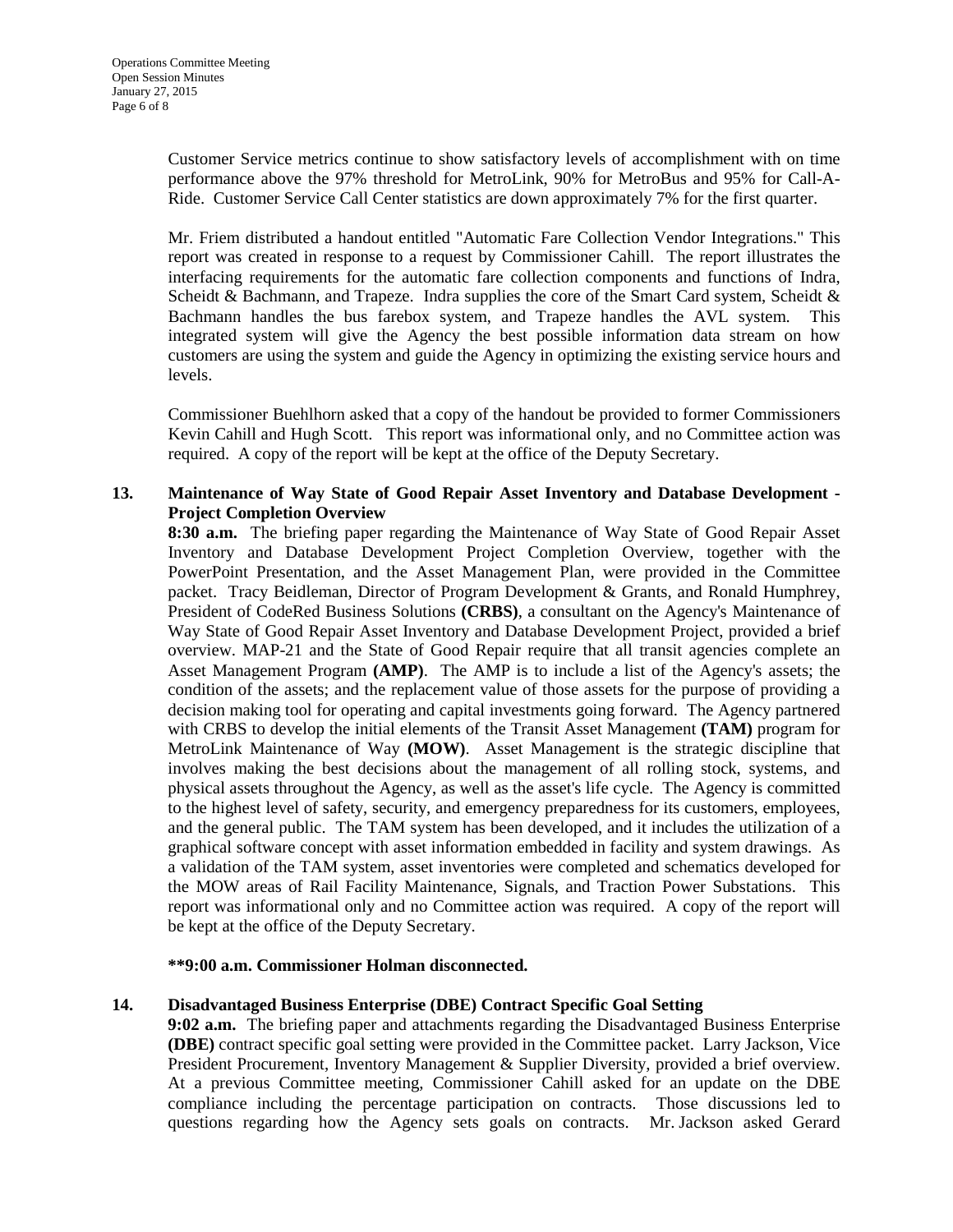Hutchinson, Supplier Diversity Specialist, to provide additional information regarding the DBE goals.

Mr. Hutchinson discussed in more detail the Disadvantaged Business Enterprise (DBE) project specific goal-setting process, highlighting: 1) why the Agency sets project specific goals; 2) information needed to set project specific goals; 3) what setting a project specific goal involves; 4) determining the weight of each category of work on the project; 5) determining the availability of DBE firms for each work category on the project; and 6) calculating category goals. This report was informational only and no Committee action was required. A copy of the report will be kept at the office of the Deputy Secretary.

## **15. Unscheduled Business**

**9:17 a.m.** The briefing paper regarding the Contract Extension of Time and Performance and Increase in Contract Sum for Contract 11-RFP-5697-CB, Eads Bridge Rehabilitation and UMSL Interlocking Construction Management Oversight Services was provided as an additional handout at the Committee meeting. Ray Friem, Chief Operating Officer Transit Services, provided a brief overview. Since inception, the Eads Bridge Project has experienced some delays due to flooding on the Mississippi River, extreme cold weather, high winds, program delays, and additional design and repair work. Because of the unique design of the bridge and the magnitude of the remediation, the Agency hired additional expertise and oversight from outside engineering firms. Transystems was hired to do structural inspections, construction management functions and coating and general repair inspection activities. Gonzales subcontracted with Transystems to do the in depth inspection of cleaned surfaces and final coating of the bridge structures. Modjeski and Masters **(M&M)** was hired as the general oversight consultant to support Agency project team members in making decisions regarding the bridge structures and repair activities as the project progressed. The M&M contract also included project inspection services for the University of Missouri - St. Louis **(UMSL)** Interlocking project. The initial contract with M&M was awarded in 2012 and eventually both contracts for consulting and inspection services will have to be extended. An immediate extension is needed because of the earlier start date for UMSL Interlocking services. M&M's knowledge of the project and the bridge provides value to the construction management effort. M&M has staff competent in ultra-sonic testing of the bridge pins and they are skilled in the interpretation of test results. The increase in the contract amount is within the contingency budget for the project and the overall Eads Bridge Rehabilitation Project still projects to be below the authorized project budget. Management recommends retention of M&M in their current contractual capacity.

A motion for the Operations Committee to approve and refer to the Board the request to extend the contract time of performance through May 31, 2016, and to increase the contract amount by \$256,720.01, bringing the total contract value to \$537,434.01 was made by Commissioner Buehlhorn and seconded by Commissioner Brown. **Motion passed unanimously.** 

**16. Executive Session - If such action is approved by a majority vote of the Bi-State Development Agency's Board of Commissioners who constitute a quorum, the Board may go into closed session to discuss legal, confidential, or privileged matters under §610.021(1), RSMo; leasing, purchase or sale of real estate under §610.021(2); personnel action under §610.021(3); discussions regarding negotiations with employee groups under §610.021(9); sealed bids, proposals and documents related to negotiated contracts under §610.021(12); personnel records or applications under §610.021(13); records which are otherwise protected from disclosure by law under §610.021(14); records relating to hotlines established for reporting abuse and wrongdoing under §610.021(16); or confidential or**